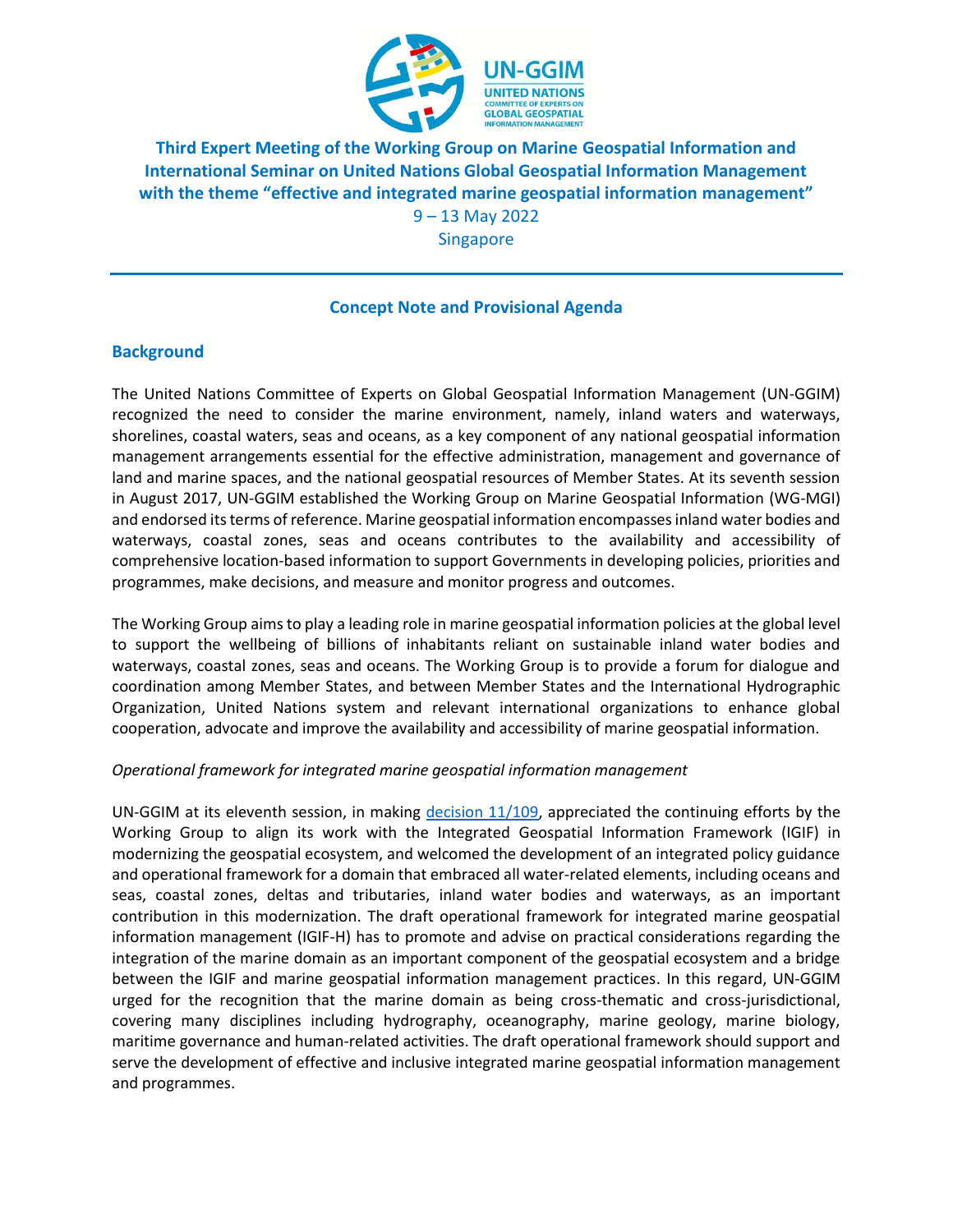#### *Integration of the terrestrial, maritime and cadastral domains*

Also at the eleventh session, UN-GGIM reiterated that the integration of the terrestrial, maritime and cadastral domains remained a priority for Member States, and encouraged further consideration to ensure that institutions collaborate to consider and develop interoperable arrangements, standards and infrastructures for the integration of all types of geospatial information leveraging the United Nations Integrated Geospatial Information Framework (IGIF), as well as to advocate guidance, standards and practices that would facilitate seamless integration of datasets spanning the terrestrial, maritime and cadastral domains.

#### *Cross-thematic and cross-jurisdictional, covering many disciplines*

The United Nations Working Group on Marine Geospatial Information collaborates with the Marine Spatial Data Infrastructure Working Group of the International Hydrographic Organization and the Marine Domain Working Group of the Open Geospatial Consortium to develop and provide guidance and standards; advocate and encourage the availability and accessibility of marine geospatial information for a multiplicity of purposes; consider integrated ecosystems based data management practices; development and provision of practical, helpful guidance and recommendations that countries can take to enhance the availability and accessibility of marine geospatial information; all forthe benefits ofsociety, environment and economy and sustainable development. This includes efforts to implement the IGIF for the marine domain - the portion of the Earth where water is the dominant geographic feature.

### **About the third expert meeting**

The third expert meeting of the United Nations Working Group on Marine Geospatial Information is a closed meeting, by invitation only. The in-person meeting allows members of the Working Group together with invited experts to review, consider and discuss its progress to-date, follow through on the guidance and decisions of UN-GGIM at its annual sessions, and in particular, its ongoing consideration to develop and consult the draft operational framework for integrated marine geospatial information management (IGIF-H). The meeting also facilitates peer-to-peer engagement and exchange of information, experience and practices, as well as to attend to the business and activities of the Working Group.

## **About the International Seminar**

The International Seminar on United Nations Global Geospatial Information Management, with the theme "Effective and Integrated Marine Geospatial Information", will provide the forum for deliberating key considerations for integrated marine geospatial information within a data ecosystem for effective policies, decisions, programmes and projects to achieve national development priorities and the 2030 Agenda for Sustainable Development. The International Seminar seeks to share and exchange knowledge, information and experience, facilitate peer-to-peer engagement and learning, interact and consider guidance, recommendations, standards and approaches towards the availability and accessibility of marine geospatial information for a multiplicity of purposes towards the deepest and broadest benefits of society, environment and economy. The International Seminar will include sessions and presentations addressing identified sub-themes, with an agenda that promotes active interactions, sharing and exchanges.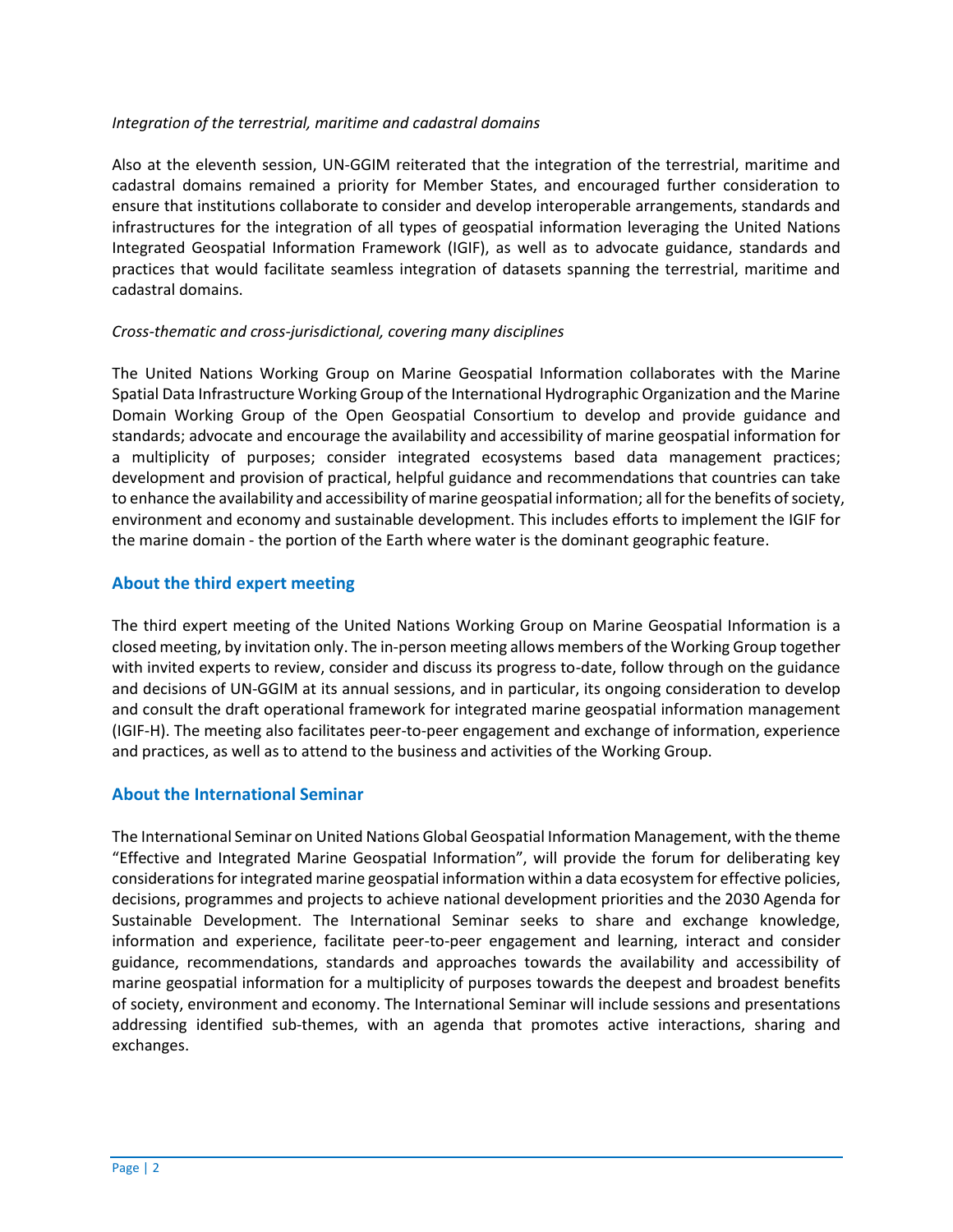## **About the joint meetings**

The thirteenth meeting of the Marine Spatial Data Infrastructure Working Group of the International Hydrographic Organization and the Annual meeting of the Marine Domain Working Group of the Open Geospatial Consortium will be co-located within the week-long programme for the event. These joint meetings will further enhance peer-to-peer interactions, learning and exchange of knowledge, information and experience.

### **Organizers**

The United Nations Global Geospatial Information Management Section, Statistics Division, Department of Economic and Social Affairs and the Government of Singapore through the Maritime and Port Authority of Singapore will jointly organize these expert meetings and international seminar together with the United Nations Working Group on Marine Geospatial Information, the Marine Spatial Data Infrastructure Working Group of the International Hydrographic Organization and the Marine Domain Working Group of the Open Geospatial Consortium.

The international seminar is supported by the Regional Committee of United Nations Global Geospatial Information Management for Asia and the Pacific (UN-GGIM-AP), the Pacific Surveying and Geospatial Council (PGSC) facilitated by the Pacific Community, the International Hydrographic Organization (IHO) and the Open Geospatial Consortium (OGC).

#### **Language**

All expert meetings and the International Seminar will be conducted in English.

#### **Participation**

The International Seminar from 10 - 12 May 2022 is open to participants from governments, United Nations system, international organizations, the private sector, academic and research institutions and civil societies. However, request and registration of participation will be required.

The third expert meeting of the Working Group on Marine Geospatial Information, the thirteenth meeting of the Marine Spatial Data Infrastructure Working Group of the International Hydrographic Organization and the Annual meeting of the Marine Domain Working Group of the Open Geospatial Consortium on 9 and 13 May 2022 are closed events and participation is by invitation only.

#### **Travelling to Singapore**

All travellers to Singapore aged two and above should take a pre-departure COVID-19 Polymerase Chain Reaction (PCR) test or an Antigen Rapid Test (ART) test as may be required. Please refer to the updated Information - [Travel methods for](https://ggim.un.org/meetings/2022/3rd-WG-MGI/documents/Travel-methods-for-Singapore_4Apr.pdf) Singapore for details.

Attendees are to obtain entry visa (if applicable), purchase travel insurance, secure a self-isolation accommodation, download the Trace-together application, and submit their Health Declaration and Digital Vaccination Certificate before departing for Singapore. Please refer to the tables and links in the 'travel method to Singapore' document for more details.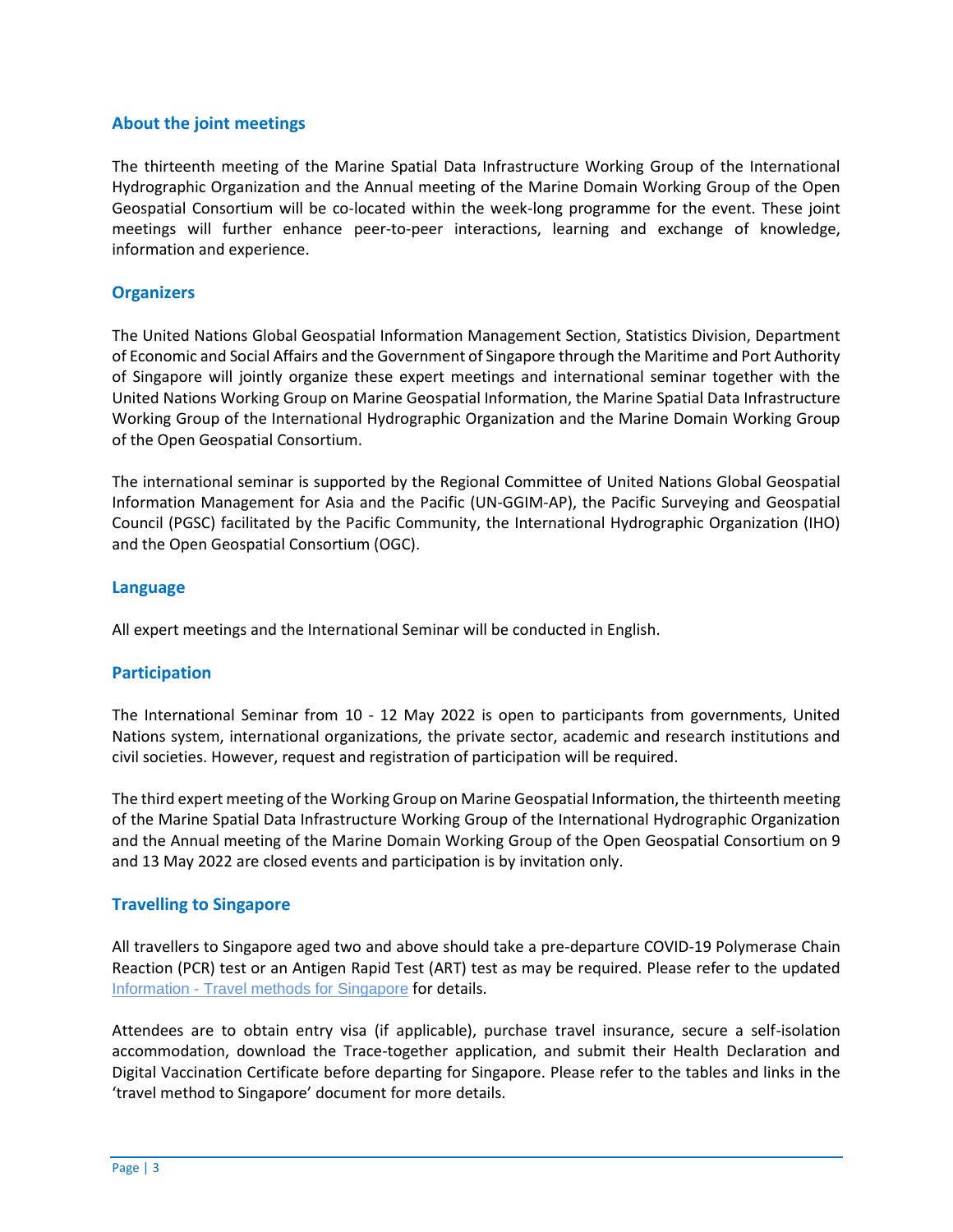# **Health and safety**

For a safe meeting environment, prevailing local government measures related to the coronavirus disease (COVID-19) pandemic at the time of the meeting shall apply. This may include requirements for predeparture negative result of a PCR or an Antigen Rapid Test that are professionally administered within 2 days before departure for Singapore. If you are symptomatic on arrival, you may be directed to take a COVID-19 test. Access to the meeting and International Seminar venue is also subject to prevailing local government measures and may only be possible with a valid COVID-19 certificate of full vaccination.

#### **Outline programme**

The outline programme is as follows –

| Monday      | Expert Meetings (Day #1)       |                                                                                                                                                                                                                                                                        |  |
|-------------|--------------------------------|------------------------------------------------------------------------------------------------------------------------------------------------------------------------------------------------------------------------------------------------------------------------|--|
| 9 May 2022  | $08:00 a.m. -$<br>$10:30$ a.m. | Thirteenth meeting of the Marine Spatial Data Infrastructure Working<br>Group of the International Hydrographic Organization                                                                                                                                           |  |
|             | $10:30$ a.m. $-$<br>13:00 p.m. | Third expert meeting of the United Nations Working Group on Marine<br>$\blacksquare$<br><b>Geospatial Information</b>                                                                                                                                                  |  |
|             | 14:30 p.m. -<br>18:00 p.m.     | Joint session - Third expert meeting of the United Nations Working<br>$\blacksquare$<br>Group on Marine Geospatial Information and the Thirteenth meeting<br>of the Marine Spatial Data Infrastructure Working Group of the<br>International Hydrographic Organization |  |
| Tuesday     | International Seminar (Day #1) |                                                                                                                                                                                                                                                                        |  |
| 10 May 2022 | $09:00 a.m. -$<br>13:00 p.m.   | Joint official opening ceremony for the International Seminar and the<br>$\blacksquare$<br>meetings of the three working groups                                                                                                                                        |  |
|             |                                | Plenary Session #1<br>$\blacksquare$                                                                                                                                                                                                                                   |  |
|             | 14:30 p.m. $-$                 | Plenary Session #2<br>$\blacksquare$                                                                                                                                                                                                                                   |  |
|             | 18:00 p.m.                     | Plenary Session #3<br>٠                                                                                                                                                                                                                                                |  |
| Wednesday   | International Seminar (Day #2) |                                                                                                                                                                                                                                                                        |  |
| 11 May 2022 | 09:00 $a.m. -$                 | $\blacksquare$<br>Plenary Session #4                                                                                                                                                                                                                                   |  |
|             | 13:00 p.m.                     | Plenary Session #5<br>٠                                                                                                                                                                                                                                                |  |
|             | 14:30 p.m. -                   | Technical Visit (by invitation only)<br>$\blacksquare$                                                                                                                                                                                                                 |  |
|             | 19:00 p.m.                     |                                                                                                                                                                                                                                                                        |  |
| Thursday    | International Seminar (Day #3) |                                                                                                                                                                                                                                                                        |  |
| 12 May 2022 | 09:00 $a.m. -$                 | Plenary Session #6<br>$\blacksquare$                                                                                                                                                                                                                                   |  |
|             | 13:00 p.m.                     | Plenary Session #7<br>$\blacksquare$                                                                                                                                                                                                                                   |  |
|             | 14:30 p.m. $-$                 | $\blacksquare$<br>Plenary Session #8                                                                                                                                                                                                                                   |  |
|             | 18:00 p.m.                     | Issuing of the 'Singapore Statement on Effective and Integrated<br>٠<br>Marine Geospatial Information' as the outcome statement of the<br><b>International Seminar</b>                                                                                                 |  |
|             |                                | <b>Official Closing Ceremony</b><br>٠                                                                                                                                                                                                                                  |  |
| Friday      | Expert Meetings (Day #2)       |                                                                                                                                                                                                                                                                        |  |
| 13 May 2022 | 08:00 $a.m. -$<br>09:00 a.m.   | Annual meeting of the Marine Domain Working Group of the Open<br><b>Geospatial Consortium</b>                                                                                                                                                                          |  |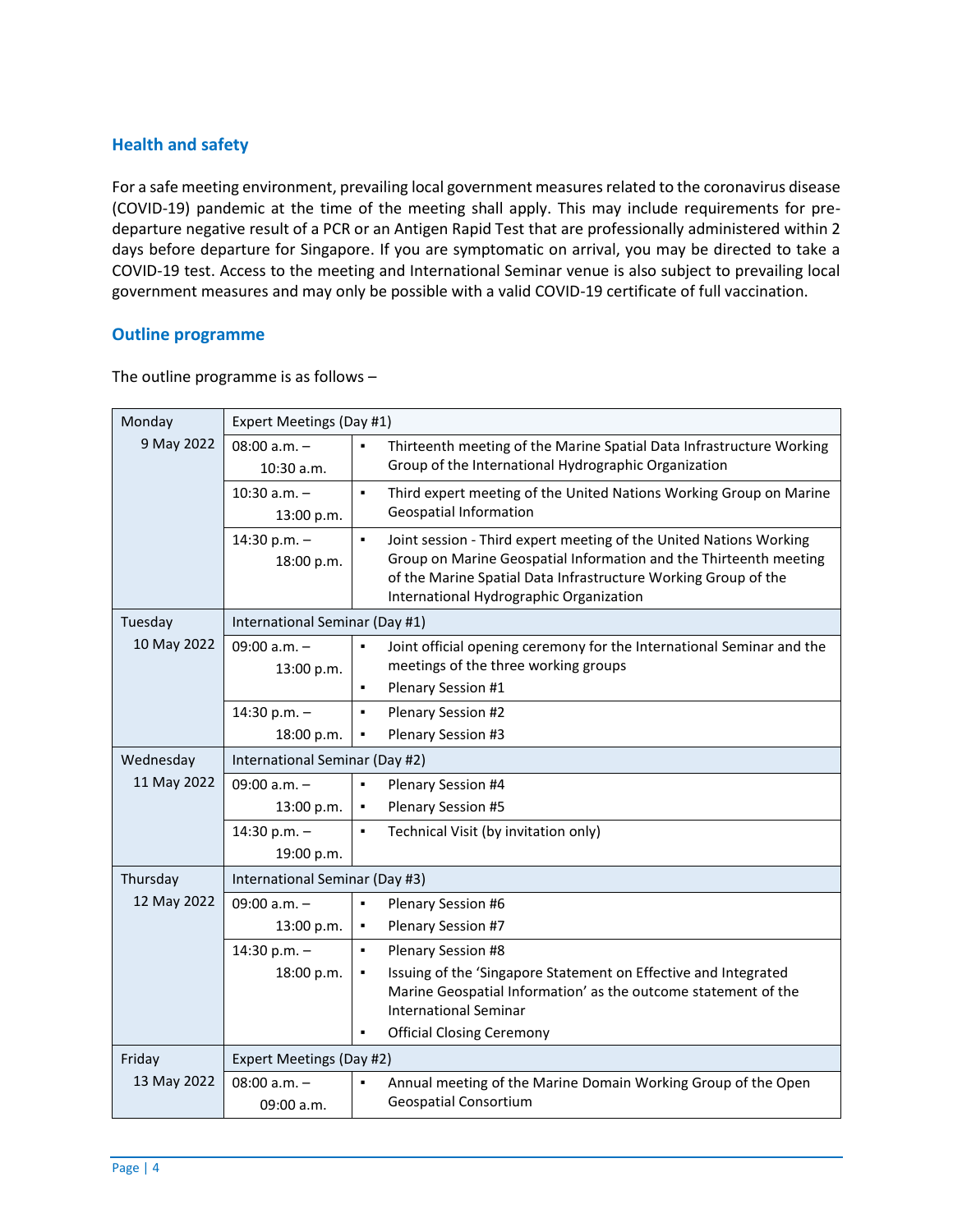| 09:30 $a.m. -$<br>13:00 p.m. | Joint session - Third expert meeting of the United Nations Working<br>Group on Marine Geospatial Information, Thirteenth meeting of the<br>Marine Spatial Data Infrastructure Working Group of the International<br>Hydrographic Organization, and Annual meeting of the Marine<br>Domain Working Group of the Open Geospatial Consortium |
|------------------------------|-------------------------------------------------------------------------------------------------------------------------------------------------------------------------------------------------------------------------------------------------------------------------------------------------------------------------------------------|
| 14:30 p.m. $-$<br>16:00 p.m. | Thirteenth meeting of the Marine Spatial Data Infrastructure Working<br>Group of the International Hydrographic Organization                                                                                                                                                                                                              |
| $16:30 p.m. -$<br>18:00 p.m. | Third expert meeting of the United Nations Working Group on Marine<br>Geospatial Information                                                                                                                                                                                                                                              |

*(4 March 2022)*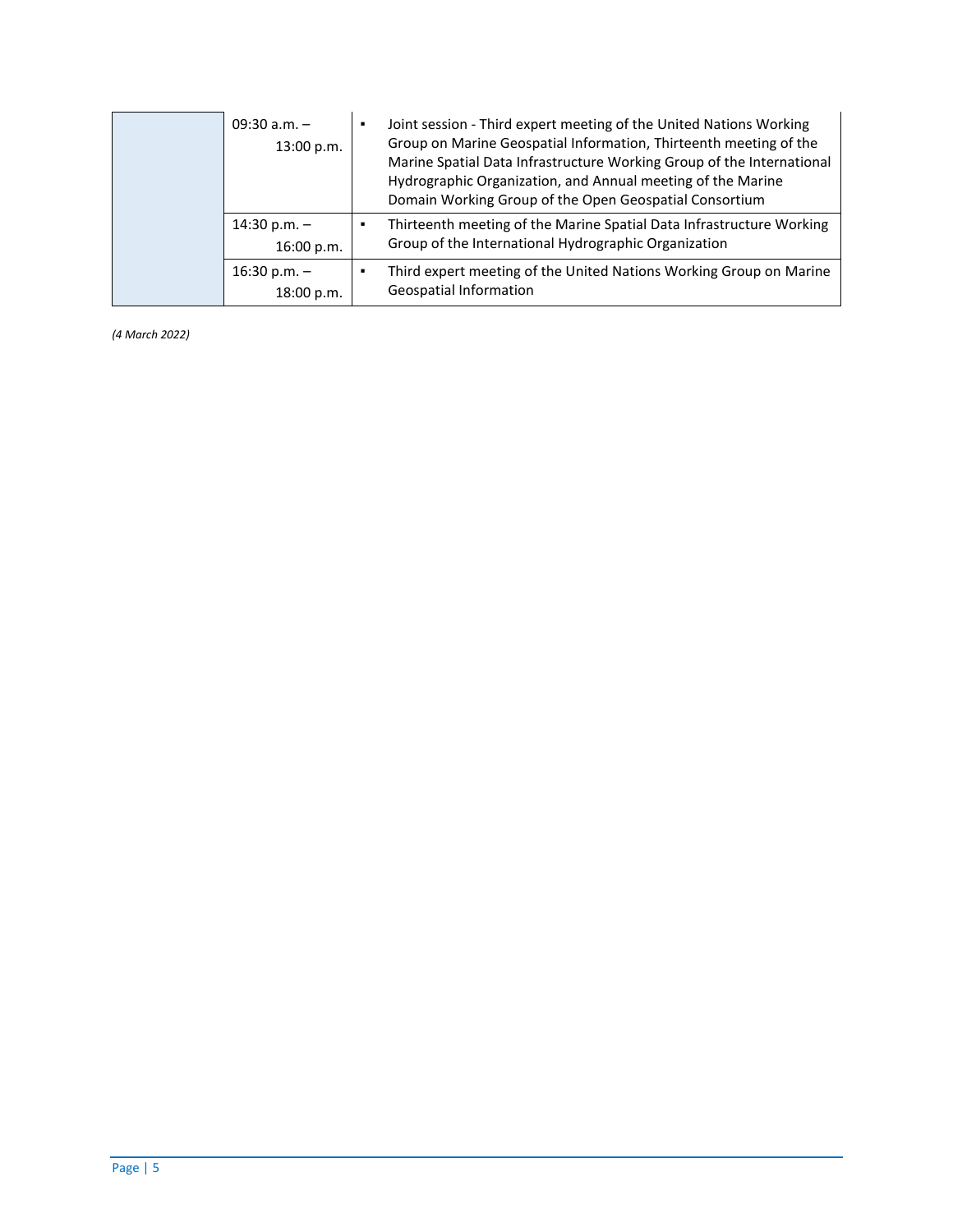# **Appendix 1**

# **Provisional agenda for the third expert meeting of the Working Group on Marine Geospatial Information**

- 1) Welcome and introductions
- 2) Provisional agenda, organization of the meeting and setting-the-scene
- 3) Reports, highlights, outcomes and updates
	- a) International seminar on effective and integrated marine geospatial information management
	- b) Tenth and eleventh sessions of UN-GGIM
	- c) Programme of work of the Committee of Experts
	- d) UN-GGIM reporting back to ECOSOC on implementing E/RES/2016/27
- 4) Operational framework for integrated marine geospatial information management
- 5) Objective, work plan, tasks and activities of the working group
	- a) Collaboration, engagement and capacity development
		- i) IHO, IHO regional commissions and capacity development
		- ii) Singapore-IHO Innovation and Technology Laboratory
		- iii) Seabed 2030 Project
		- iv) United Nations Decade of Ocean Science for Sustainable Development
	- b) Policy and legal frameworks and authoritative data, authority and custodianship
	- c) Land and sea interface (coastal zones)
	- d) Integration of the maritime, terrestrial and cadastral domain
- 6) Business of the Working Group
	- a) Updating the work plan
	- b) Twelfth session of UN-GGIM
	- c) Leadership transition
	- d) Next meeting
- 7) Summary, next steps and close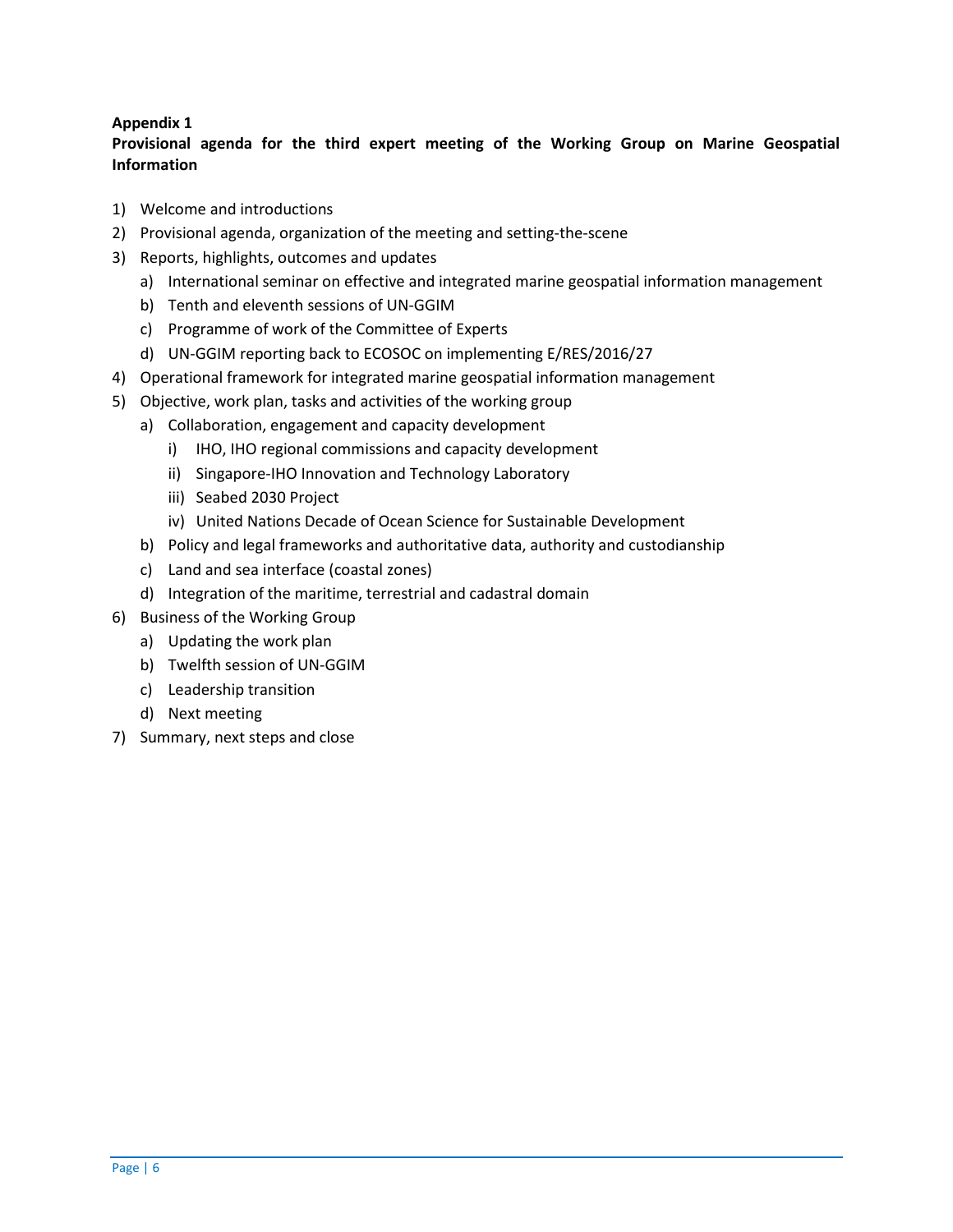**Appendix 2 – Draft agenda for the International Seminar on United Nations Global Geospatial Information Management with the theme 'effective and integrated marine geospatial information management'**

| Tuesday     | International Seminar (Day #1)   |                                                                                                                                                 |  |
|-------------|----------------------------------|-------------------------------------------------------------------------------------------------------------------------------------------------|--|
| 10 May 2022 | 09:00 $a.m. -$<br>10:30 a.m.     | Joint official opening ceremony for the International Seminar and the<br>meetings of the three working groups                                   |  |
|             | $10:30$ a.m. $-$<br>$11:15$ a.m. | Refreshment break                                                                                                                               |  |
|             | $11:15$ a.m. $-$<br>13:00 p.m.   | Plenary Session #1 - Effective and integrated marine geospatial<br>information management (keynote session)                                     |  |
|             | $13:00 p.m. -$<br>14:30 p.m.     | Lunch break                                                                                                                                     |  |
|             | 14:30 p.m. $-$<br>16:00 p.m.     | Plenary Session #2 - Availability and accessibility of marine geospatial<br>information for sustainable societies, economies and environment    |  |
|             | 16:00 p.m. $-$<br>16:30 p.m.     | Refreshment break                                                                                                                               |  |
|             | 16:30 p.m. $-$<br>18:00 p.m.     | Plenary Session #3 - Integration of terrestrial, maritime and cadastral<br>domains                                                              |  |
| Wednesday   | International Seminar (Day #2)   |                                                                                                                                                 |  |
| 11 May 2022 | 09:00 $a.m. -$<br>$10:45$ a.m.   | Plenary Session #4 - Effective governance, policy and legal frameworks<br>and financing for integrated marine geospatial information management |  |
|             | $10:45$ a.m. $-$<br>$11:15$ a.m. | Refreshment break                                                                                                                               |  |
|             | $11:15$ a.m. -<br>13:00 p.m.     | Plenary Session #5 - Data, innovation and standards for integrated marine<br>geospatial information management                                  |  |
|             | $13:00 p.m. -$<br>14:30 p.m.     | Lunch break                                                                                                                                     |  |
|             | 14:30 p.m. $-$<br>19:00 p.m.     | Technical Visit to the Singapore-IHO Innovation and Technology<br>Laboratory (by invitation only)                                               |  |
| Thursday    | International Seminar (Day #3)   |                                                                                                                                                 |  |
| 12 May 2022 | 09:00 $a.m. -$<br>10:45 a.m.     | Plenary Session #6 - Partnerships, capacity development and advocacy for<br>integrated marine geospatial information                            |  |
|             | $10:45$ a.m. $-$<br>$11:15$ a.m. | Refreshment break                                                                                                                               |  |
|             | $11:15$ a.m. -<br>13:00 p.m.     | Plenary Session #7- An operational framework for integrated marine<br>geospatial information                                                    |  |
|             | $13:00 p.m. -$<br>14:30 p.m.     | Lunch break                                                                                                                                     |  |
|             | 14:30 p.m. $-$<br>16:00 p.m.     | Plenary Session #8- Coordinated and coherent integrated marine<br>geospatial information management (multi-disciplinary, multi-thematic         |  |